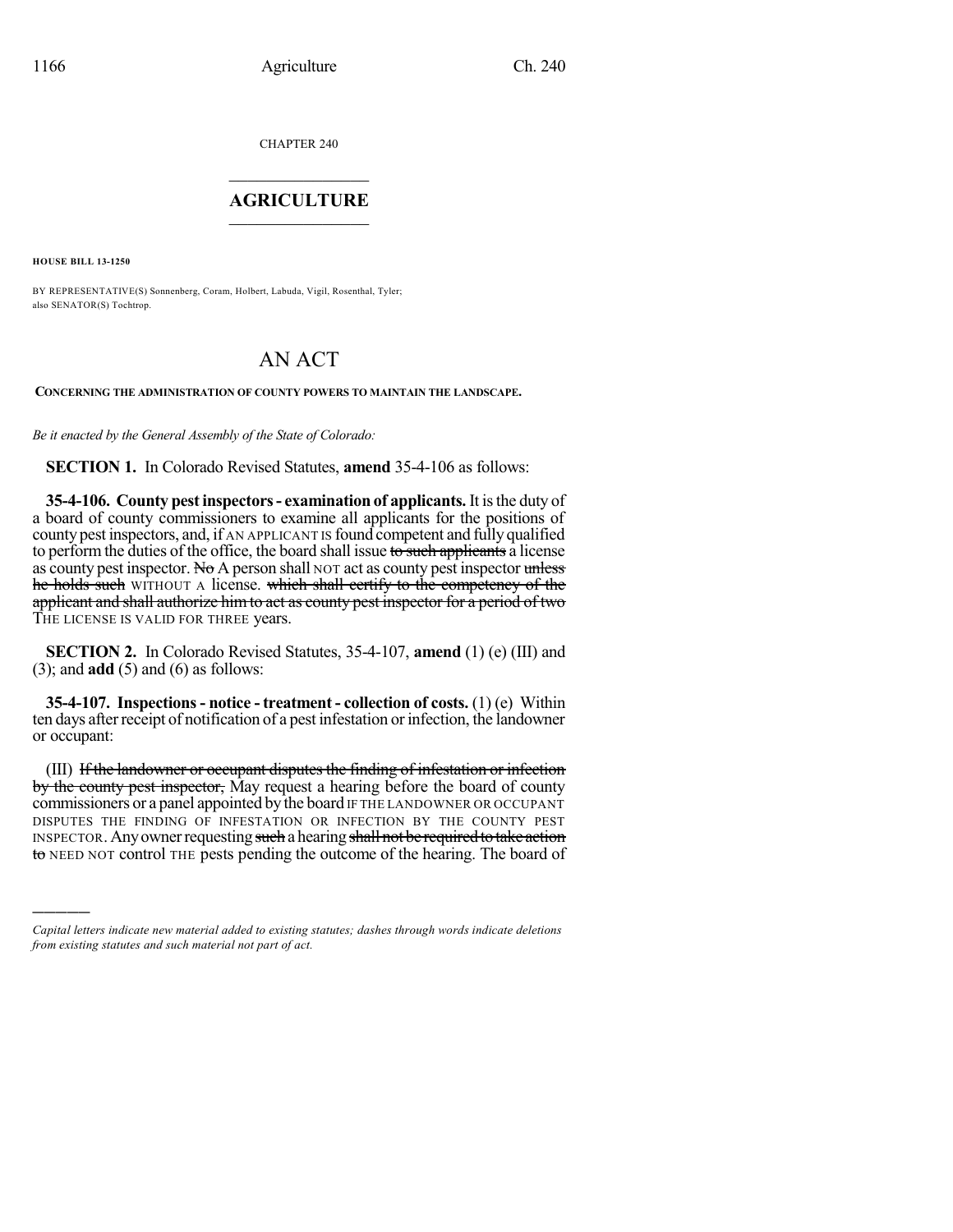## Ch. 240 **Agriculture** 1167

county commissioners conducting the hearing shall order appropriate relief if it finds there is infestation or infection as alleged in the written notice. Any relief ordered pursuant to this article shall be at the expense of the owner, but the cost to the owner or owners of any one parcel, including parcels contiguous thereto, shall not exceed five thousand dollars annually THE OWNER SHALL PAY FOR ANY RELIEF, NOT TO EXCEED TEN THOUSAND DOLLARS ANNUALLY, ORDERED UNDER THIS ARTICLE, INCLUDING UP TO TWENTY PERCENT OF THE COST OF PEST CONTROL MEASURES FOR INSPECTION AND OTHER INCIDENTAL COSTS.

(3) Upon payment bythe board of countycommissioners of anycost and expense of treating pest infestation or infection pursuant to IN ACCORDANCE WITH subsection (2) of this section, it THE COUNTY shall make demand in writing upon such FROM THE owner, in person or by mail addressed to such THE owner at his or her last-known place of residence, for reimbursement to the county for the amount of the county's direct costs and expenses only. No such written demand for reimbursement of pest infestation or infection costs and expenses shall be in excess of five thousand dollars annually. Such written notice THE COUNTY SHALL NOT SEND A WRITTEN DEMAND FOR MORE THAN TEN THOUSAND DOLLARS. IN THE WRITTEN NOTICE, THE COUNTY shall inform such THE owner of the right to appear before the board of county commissioners at any meeting thereof, as fixed by law, to be held within the following four months, and be heard as to the amount of such claims  $THE$ CLAIM FOR REIMBURSEMENT. If the claim, as originally demanded by the board or as adjusted upon such A hearing, is not paid at the end of such THE FOUR-MONTH period, the board shall certify such THE claim to the county treasurer of the county in which WHERE the property is located. The county treasurer shall add the amount of the claim to any taxes due, or to become due, from the owner, and if THE CLAIM IS not paid in due course, the same shall be collected by the county treasurer as delinquent taxes SHALL FILE A LIEN ON THE PROPERTY. THE LIEN'S PRIORITY IS BASED UPON THE DATE OF RECORDING IN ACCORDANCE WITH ARTICLE 35 OF TITLE 38, C.R.S. The board of county commissioners shall work with any landowner to develop a payment schedule for the cost of an assessment for pest treatment upon a demonstration by such THE landowner of an economic hardship. All such accounts when collected shall be paid MUST BE DEPOSITED into the general fund of the county.

(5) ACOUNTY SHALL NOT PROVIDE FOR OR COMPEL THE MANAGEMENT OF PESTS ON PRIVATE PROPERTY UNDER THIS SECTION WITHOUT FIRST APPLYING THE SAME OR GREATER MANAGEMENT MEASURES TO ANY LAND OR RIGHTS-OF-WAY OWNED OR ADMINISTERED BY THE LOCAL GOVERNING BODY THAT ARE ADJACENT TO THE PRIVATE PROPERTY.

(6) A COUNTY PEST INSPECTOR OR AGENT THEREOF DOES NOT HAVE A CAUSE OF ACTION AGAINST A LANDOWNER OR OCCUPANT FOR PERSONAL INJURY OR PROPERTY DAMAGE INCURRED WHILE ON PUBLIC OR PRIVATE LAND WHILE WORKING WITHIN THE COURSE AND SCOPE OF THE INSPECTOR'S DUTIES EXCEPT WHEN SUCH DAMAGES WERE WILLFULLY CAUSED BY THE LANDOWNER.

**SECTION 3.** In Colorado Revised Statutes, **add** 35-4-117 as follows:

**35-4-117. County pest inspectors- weed and rodent control.** SUBJECT TO THE DIRECTION OF THE BOARD OF COUNTY COMMISSIONERS, A COUNTY PEST INSPECTOR